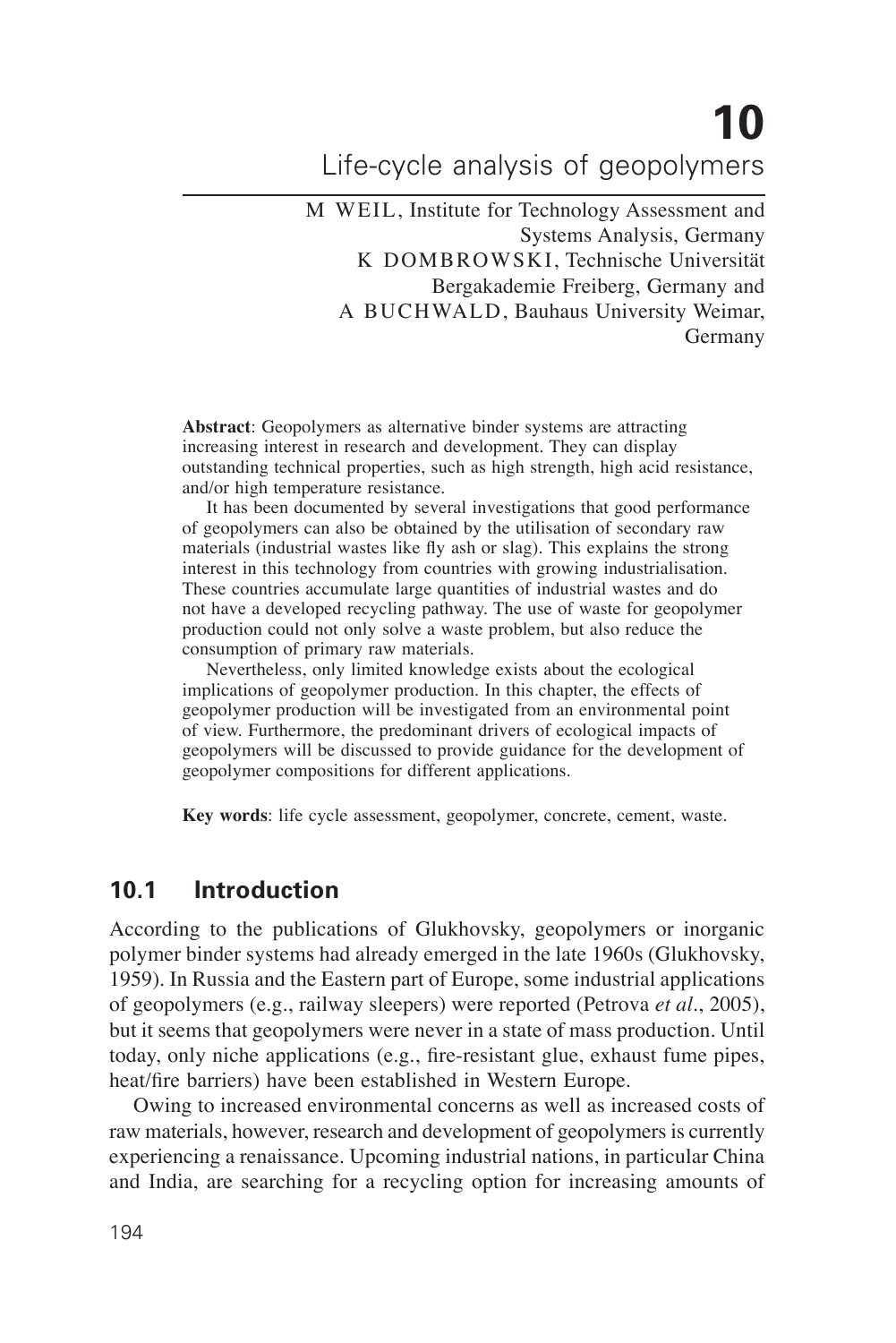industrial wastes to prevent large-scale dumping as well as to help resolve cement shortages.

Geopolymer systems are suitable, in principle, for the utilisation of industrial wastes (e.g., hard/soft coal fly ash, blast furnace slag, red mud) as a secondary resource. Hence, upcoming industrial nations are keenly interested in the development of geopolymers for mass applications.

Although production of applicable geopolymers on the basis of secondary resources has been demonstrated on laboratory and semi-industrial scales, very little knowledge exists about the ecological impact of geopolymer production, especially in comparison to competitive systems.

 On a quantitative level, some estimations or rough calculations of single environmental aspects (without clear system boundaries) can be found in literature. Most of them refer to  $CO<sub>2</sub>$  emissions only and compare geopolymer (concrete) production with that of Portland cement (concrete). Estimated potential reductions of  $CO<sub>2</sub>$  emissions by geopolymer systems vary from a moderate 20% up to an ambitious 80% (Duxson *et al*., 2007c; Komnitsas and Zaharaki, 2007; Nowak, 2008). But the assessment of new materials on the basis of  $CO<sub>2</sub>$  emissions alone is not sufficient. Other emissions and the consumption of resources should be taken into account to gain a more detailed impression.

The most common approach to assessing potential environmental impacts is the method of life cycle assessment (LCA). LCA is a cross-media approach and allows for a more holistic investigation of products and services. The goal of this study is to provide guidance to geopolymer designers for the development of ecologically more advantageous geopolymers.

## **10.2 Life cycle assessment**

#### 10.2.1 Methodology of life cycle assessment

The production phase, the utilisation phase as well as the after-use phase (recycling, disposal) of every product is associated with the consumption of resources and emissions into air, water, and earth. To understand the complexity of the product, life cycle analysis methods as well as a qualityassured database are necessary.

Life cycle assessment (LCA) is an established method to evaluate the potential ecological impact of materials, products, or technologies. In LCA, an inventory of all material and energy flows of all processes relevant to an item is taken over the entire life cycle ('cradle to grave') to assess its environmental effects. The LCA methodology is described in the international ISO standards 14040 ff (ISO 14040, 2006). These standards represent a valid framework and permit consistent approaches.

A complete LCA generally comprises four major steps (Fig. 10.1):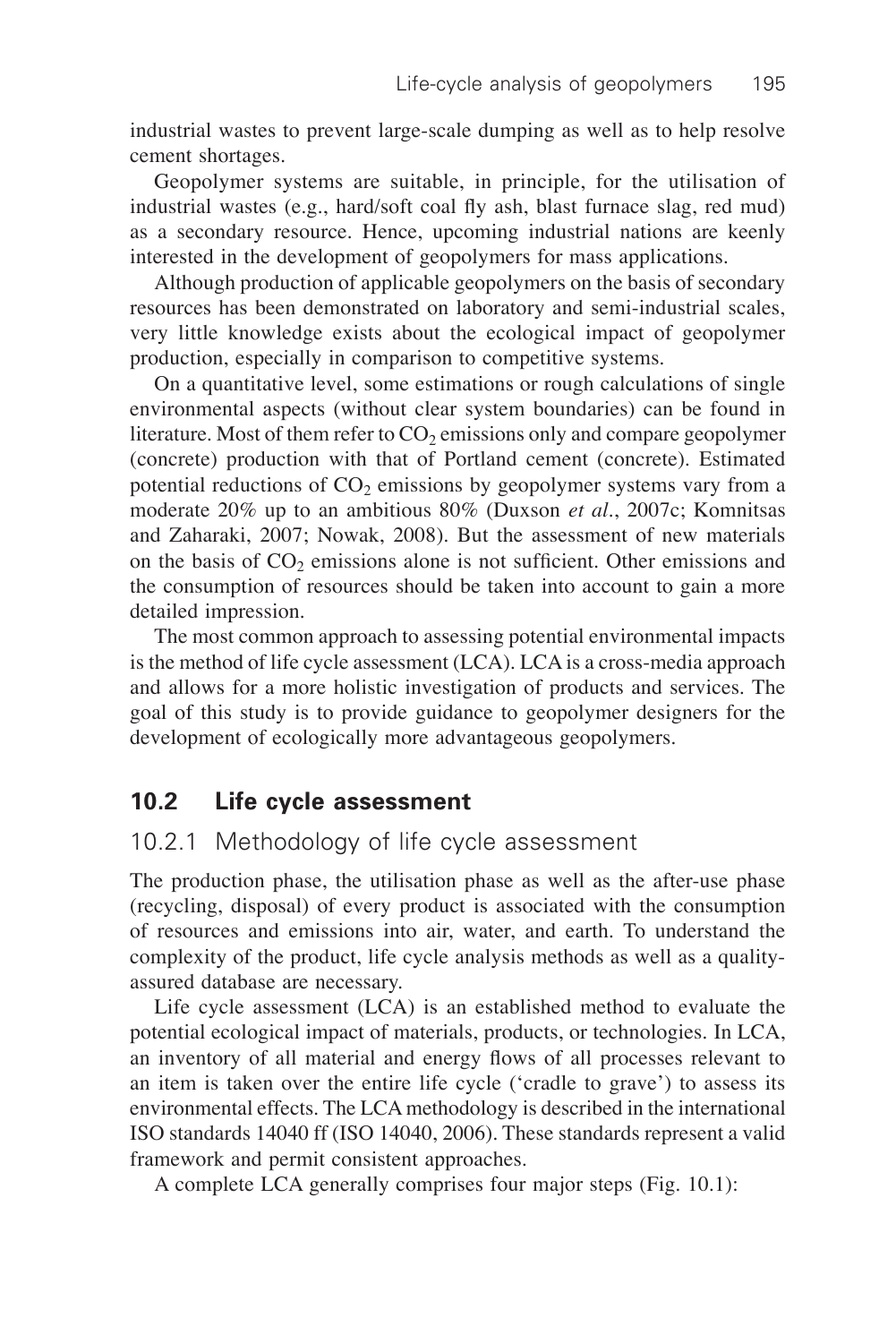

*10.1* LCA framework according to ISO Standard 14040 series (ISO 14040, 2006).

#### *Goal and scope*

The 'goal and scope' step defines the objective and intended application of the investigation. Life cycle assessment of a product will never be exhaustive. As a consequence, the 'goal and scope' determine the necessary degree of precision and correctness of a study and which part of the life cycle is modelled (e.g., cradle to gate, cradle to grave, or gate to gate). Closely related to the goal of the study is the determination of the functional unit which explicitly defines the functionality of a considered system. This is an important step, because careful definition of a functional unit prevents apples from being compared with oranges. The LCA results always refer to the functional unit.

#### *Inventory analysis (LCI)*

Inventory analysis (LCI) indicates the relevant inputs and outputs of a product or service system. On the input side, all energy and raw material consumption are considered, for instance, whereas products and emissions into air, water, and land are counted on the output side. LCI results represent an important information source for the LCA interpretation step.

## *Impact assessment (LCIA)*

Impact assessment evaluates potential environmental impacts associated with the environmental inputs and outputs identified by the LCI.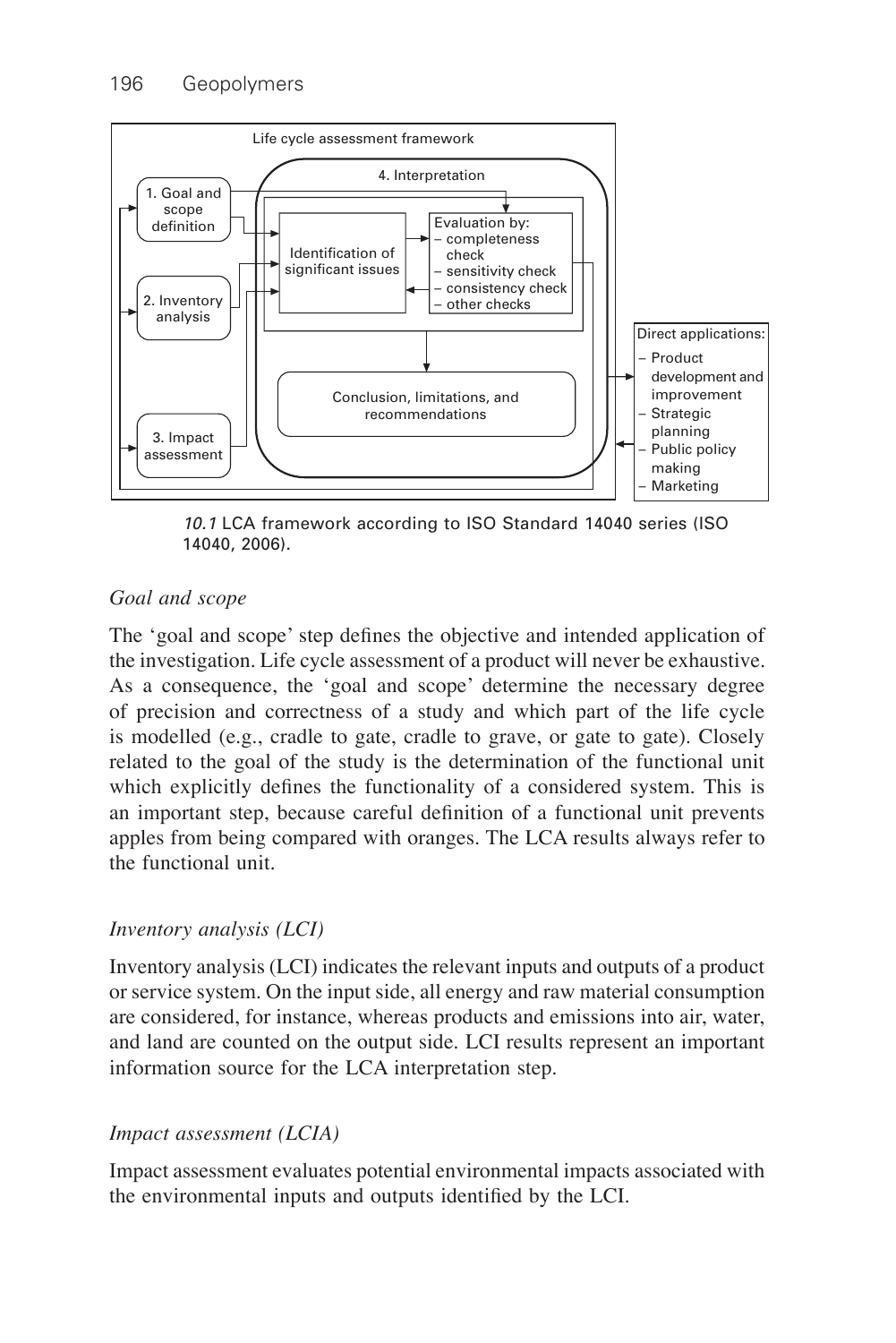By applying different models of environmental mechanisms (e.g., global warming due to the emission of greenhouse gases), the inventory (LCI) is translated into potential environmental impacts. For the 'translation', different methods are available with various strengths and shortcomings, (Dreyer *et al*., 2003). A selection of often used impact categories (and indicators) is presented below:

- ∑ Depletion of resources (abiotic depletion potential ADP)
- Climate change (global warming potential GWP)
- ∑ Acidification (acidification potential AP)
- ∑ Eutrophication (eutrophication potential EP)
- Human toxicity (human toxicity potential HTP)
- ∑ Ozone depletion (ozone depletion potential ODP).

#### *Interpretation*

The final interpretation step identifies significant environmental impacts (e.g., energy use, greenhouse gases) as well as significant unit processes in the system. Both LCI and LCIA results are considered to identify the environmental drivers. In addition, this final step includes a consistency check, a sensitivity analysis, and a completeness check. Conclusions are drawn and recommendations are made, taking into account the assumptions, limits, and original goal and scope of the study.

## 10.2.2 Database

In the present study, LCIs were accomplished based on data from different sources. The most frequently used basic data for raw materials, auxiliary materials, and semi-finished products were taken from the Ecoinvent database (Ecoinvent, 2006). Ecoinvent provides scientifically sound, transparent, and quality-assured data sets. Nevertheless, suitability of a specific inventory of the database for a planned investigation remains to be proven in each case. For some inventories of specific raw materials (e.g., metakaolin), new and product-specific data sets had to be provided. In case of metakaolin, basic data (e.g., energy consumption) were obtained from a metakaolin producer/ seller in Europe<sup>1</sup>. In Table 10.1, all materials and processes utilised are displayed together with the data source and data quality. The estimated quality of the applied data ranks from very good to adequate. Adequate data quality means that there are some restrictions (e.g., in the form of data gaps, or different regional contexts), but the data are still acceptable for the investigation carried out.

<sup>&</sup>lt;sup>1</sup>BASF (formerly Engelhard) declare quite low  $CO_2$  emissions for metakaolin production, cited in Duxson *et al*. (2007c), which cannot be confirmed by our data.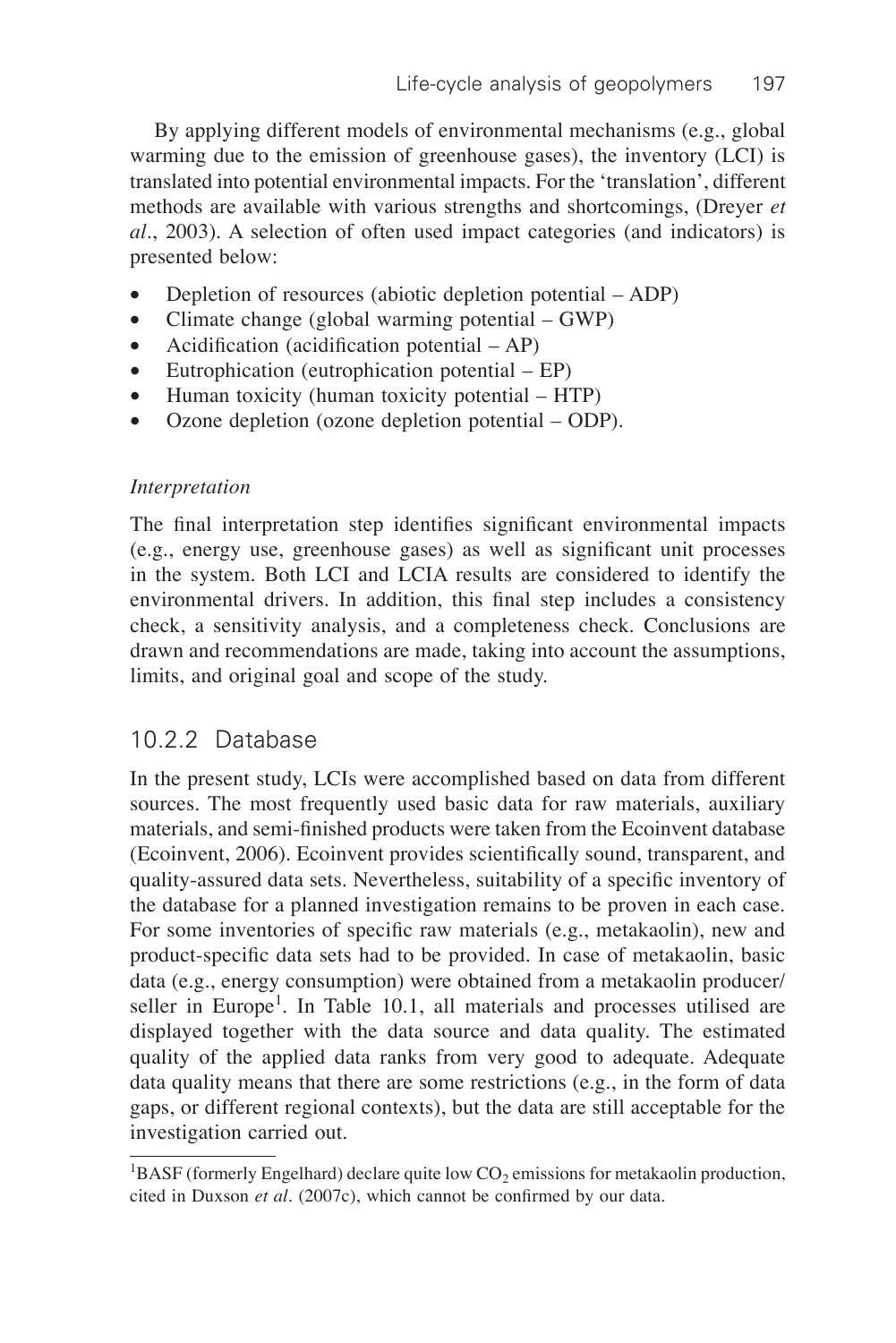| Process                             | Data source            | Data quality                                                             |
|-------------------------------------|------------------------|--------------------------------------------------------------------------|
| silicate solution                   | ecoinvent, literature  | very good                                                                |
| NaOH solution                       | ecoinvent              | good                                                                     |
| blast furnace slag                  | industry, literature   | adequate (particle emissions into air<br>from grinding are not included) |
| metakaolin                          | industry               | good (particle emissions into air are<br>not included)                   |
| hard/soft coal fly ash              | estimation, literature | adequate                                                                 |
| Portland cement                     | ecoinvent              | good                                                                     |
| gravel/sand                         | ecoinvent              | good                                                                     |
| water                               | ecoinvent              | good                                                                     |
| <b>HDPE</b>                         | ecoinvent              | good (human and ecotoxicity<br>assessment is severely limited)           |
| auxiliary materials                 | ecoinvent              | good                                                                     |
| mixing                              | industry               | adequate (particle emissions into<br>air are not included)               |
| plastic forming                     | ecoinvent              | good                                                                     |
| transportation lorry/ship ecoinvent |                        | very good                                                                |

*Table 10.1* Utilised inventories with data source and estimated data quality

## 10.2.3 Impact assessment method

For this study, the CML method is applied (Guinée *et al*., 2001) and the cumulative energy demand (CED, [MJ]) is also considered. The CML method comprises several environmental sectors with the related indicators. Two important environmental indicators are analysed:

- Global warming potential (GWP,  $[kg CO<sub>2</sub>$  equivalent])
- ∑ Abiotic resource depletion potential (ADP, [kg antimony equivalent]).

It would also be interesting to analyse the indicator of human toxicity, but unfortunately the database does not allow for the calculation of potential impacts. Basic data for particle emissions (dust), which have a great impact on human health, are lacking in particular for the mineral processing processes (e.g., grinding of slag).

# **10.3 Influence of the geopolymer composition on environmental impacts**

Geopolymers can be produced from a broad range of solid and fluid raw materials of significantly different qualities. Apart from the processing conditions, the raw materials selected are the important parameters, which determine the setting behaviour, the workability, and the chemical as well as the physical properties of geopolymeric products (Duxson *et al*., 2007a). Furthermore, the environmental profiles depend largely on the raw materials used. There are significant differences between resource-intensive primary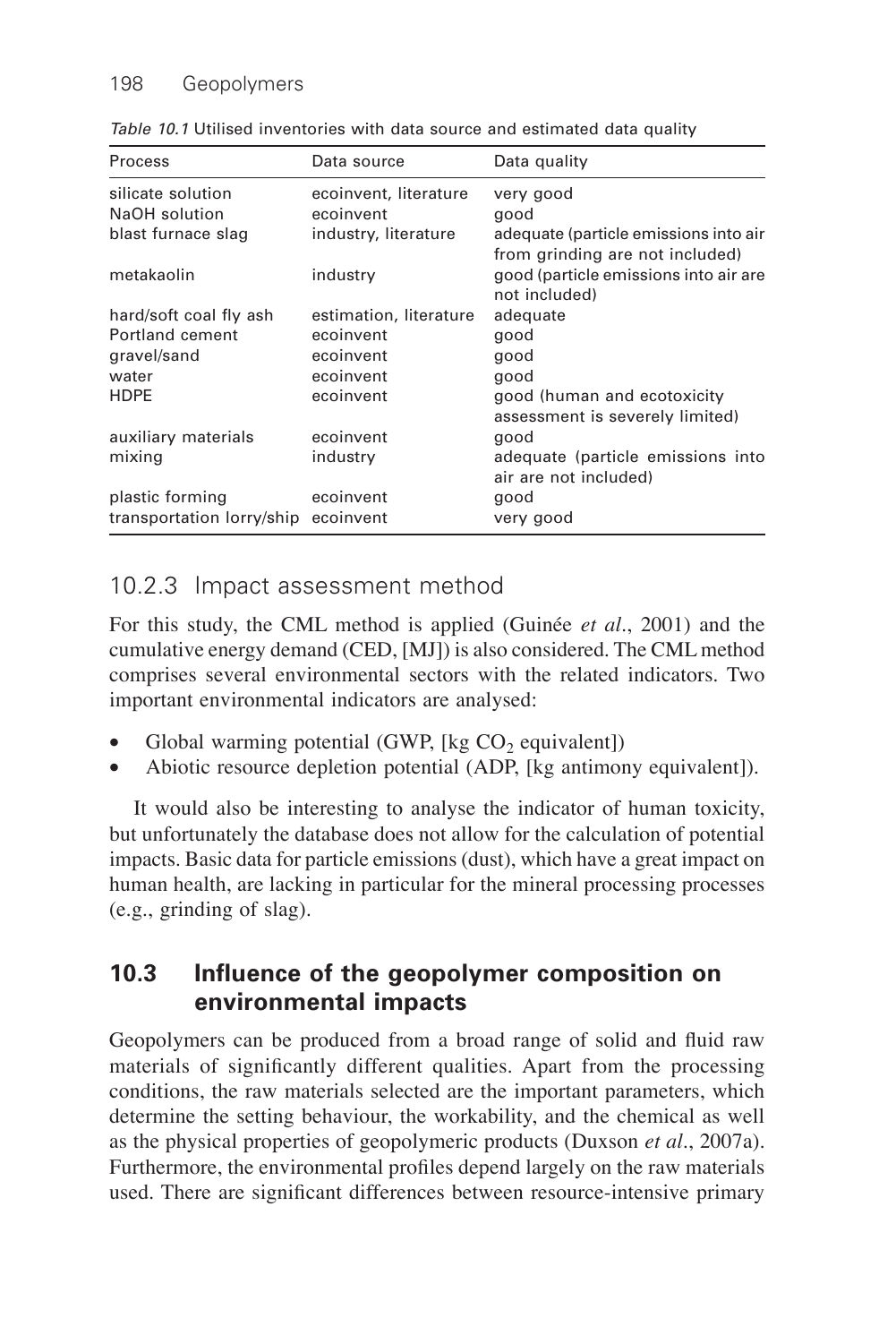solid raw materials (e.g., metakaolin) and less resource-intensive secondary solid raw materials (e.g., fly ash) and between resource-intensive primary fluid raw materials (e.g., NaOH solution, silicate solution) and less resourceintensive primary fluid raw materials (e.g., water). The system boundaries for a comparison of different geopolymer (raw material) compositions are demonstrated in Fig. 10.2, whereby transportation processes are not being included. A comparison of the ratio of raw material mass (Fig. 10.3, left) to the share of environmental impacts represented by the indicator GWP 100 (Fig. 10.3, right) of two different geopolymer compositions reveals the following important aspects:

- Despite their high mass proportion, sand and gravel contribute only a little to the GWP.
- Fly ash (hard coal fly ash or soft coal fly ash) does not significantly contribute to the GWP.
- Slag (only a composite in mixture MI, Fig. 10.3) contributes noticeably to the GWP.
- The provision of water does not noticeably contribute to the GWP.
- Silicate solution contributes significantly to the GWP and dominates the environmental profile of both mixtures.
- Moderate use of NaOH solution (50%) in both mixtures causes a significant contribution to the GWP.
- ∑ Moderate usage of metakaolin (only in mixtures SI) contributes significantly to the GWP.

Some general conclusions can be drawn for geopolymer mixtures, which do not consider the influence of composition changes on the technical performance of the final geopolymers. As far as possible, the application



*10.2* System boundaries for the comparison of different geopolymer compositions.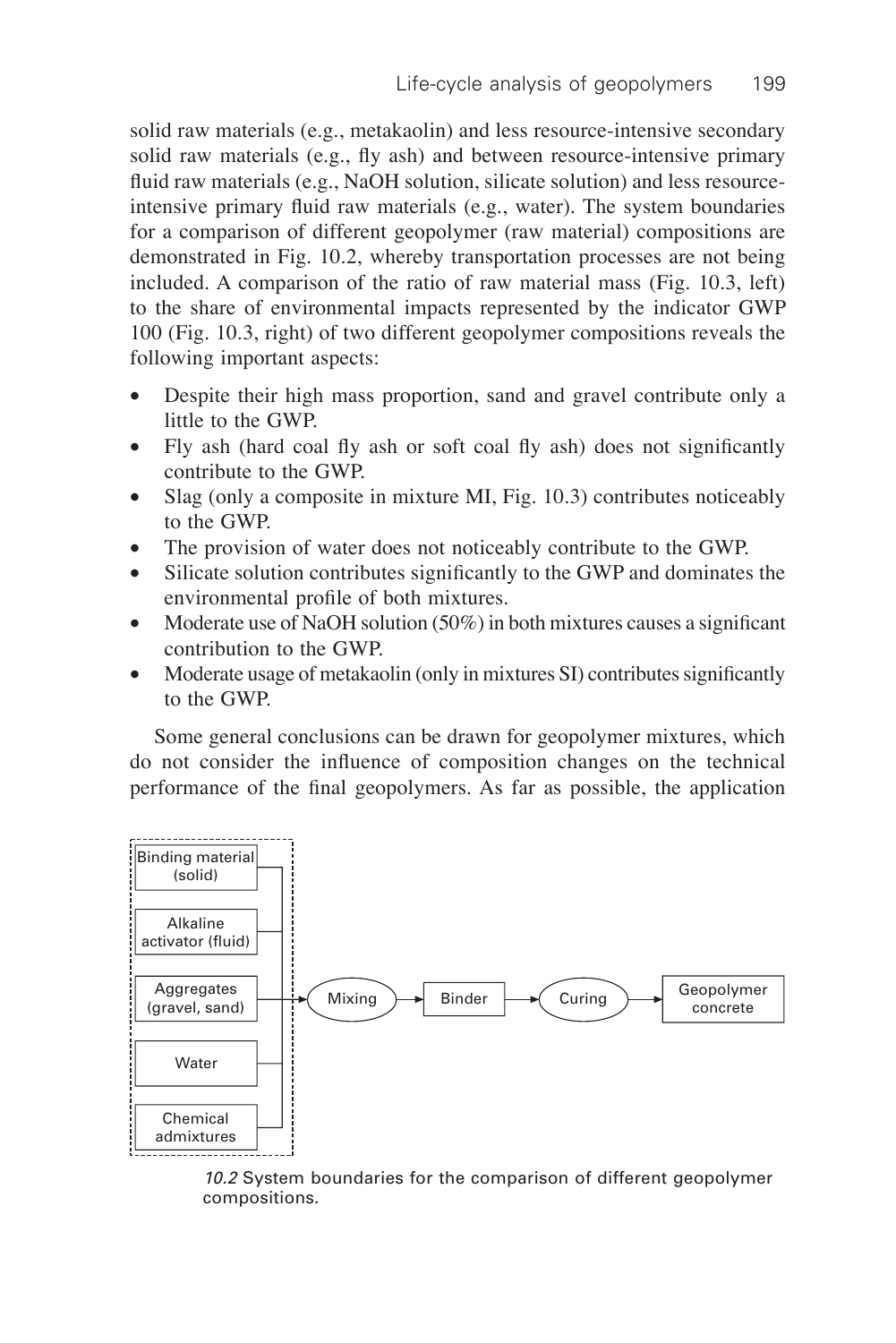

*10.3* Comparison of mass balances and GWP results of two different geopolymer compositions (MI, SI).

of silicate solution and NaOH solution should be reduced to a minimum, or these materials should be replaced by a more environmentally friendly activator. This is also true for metakaolin which should be replaced by alternatives in order to reduce the environmental load. It has to be stated that the applied (commonly available) quality of metakaolin is very high (in terms of purity). It should therefore be checked whether a lower quality would be more adequate for a broad application in geopolymer systems. Utilisation of secondary raw materials, such as fly ashes (no grinding and no thermal activation necessary) or blast furnace slag from iron production (only grinding necessary), is more favourable, provided that these secondary resources (wastes) are available and environmental limit values are not exceeded.

## **10.4 Influence of the geopolymer production process on environmental impacts**

The geopolymer production process (Fig. 10.4) can be divided into the following major production steps:

- mixing of components
- heat curing.

An additional compaction process (by using a vibration table) during casting is not considered, but its contribution to the environmental impacts is known to be insignificant in other cases (common use). This is also true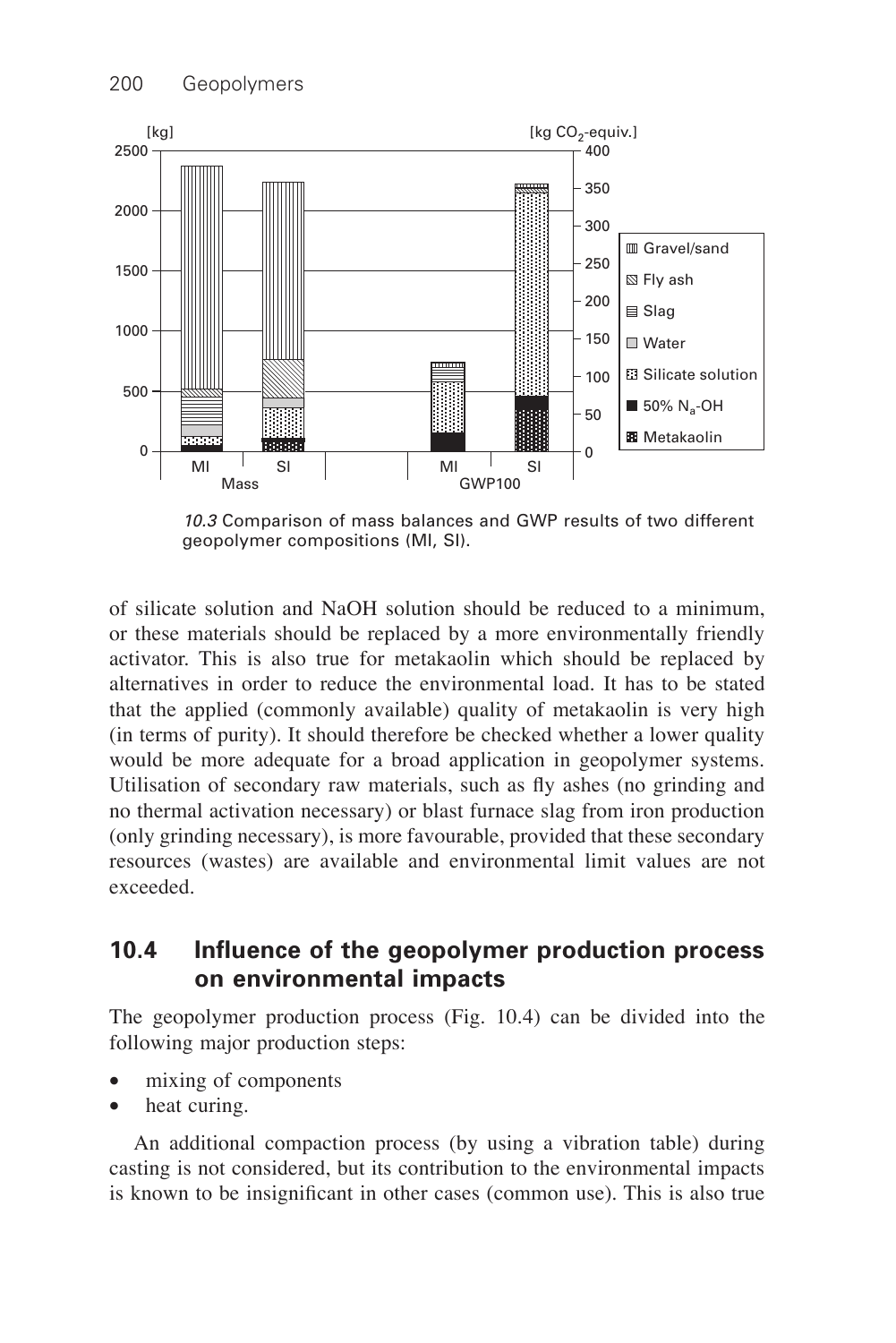

*10.4* System boundary for the identification of relevant production processes.

for the mixing process, which contributes less than  $1\%$  to the environmental effects (geopolymer production).

 In contrast to this, the heat curing process may change the environmental profile of geopolymers significantly. It must be noted that not every geopolymer composition needs the heat curing step. Especially slag-rich geopolymer compositions achieve the desired technical properties within a few hours or days at room temperature without any heat curing (Duxson *et al*., 2007b; Bakharev *et al*., 1999).

Mixtures containing predominantly fly ash (or other slowly reacting raw materials) require a heat treatment to enhance the maturity of the geopolymers. The moderate temperature ranges usually between 20°C and 80°C. Heat curing within a similar temperature range is also quite common in the pre-cast concrete industry, where the strength development of the concrete elements is accelerated.

The energy consumption for concrete production of common precast companies ranges between 20 and 500 kWh/m<sup>3</sup> (Menzel, 1991), or approximately 0.01–0.2 kWh/kg. For the assumption that an electric conditioning cabinet (<100 kW) is used, the effects of energy consumption on the environmental indicators (CED, GWP, ADP) are highlighted in Fig. 10.5. A simple linear relationship between the energy consumption and the environmental indicators becomes evident. In addition, the normal range of energy consumption for heat curing is indicated (dashed line, Fig. 10.5).

The effect of heat curing on the environmental impacts of geopolymer production is demonstrated in Fig. 10.6. In this specific case, all indicator values are more than doubled, if heat curing consumes a moderate amount of energy (0.1 kWh/kg). If a gas fan burner is used instead of an electric conditioning cabinet, the increase of the environmental indicator values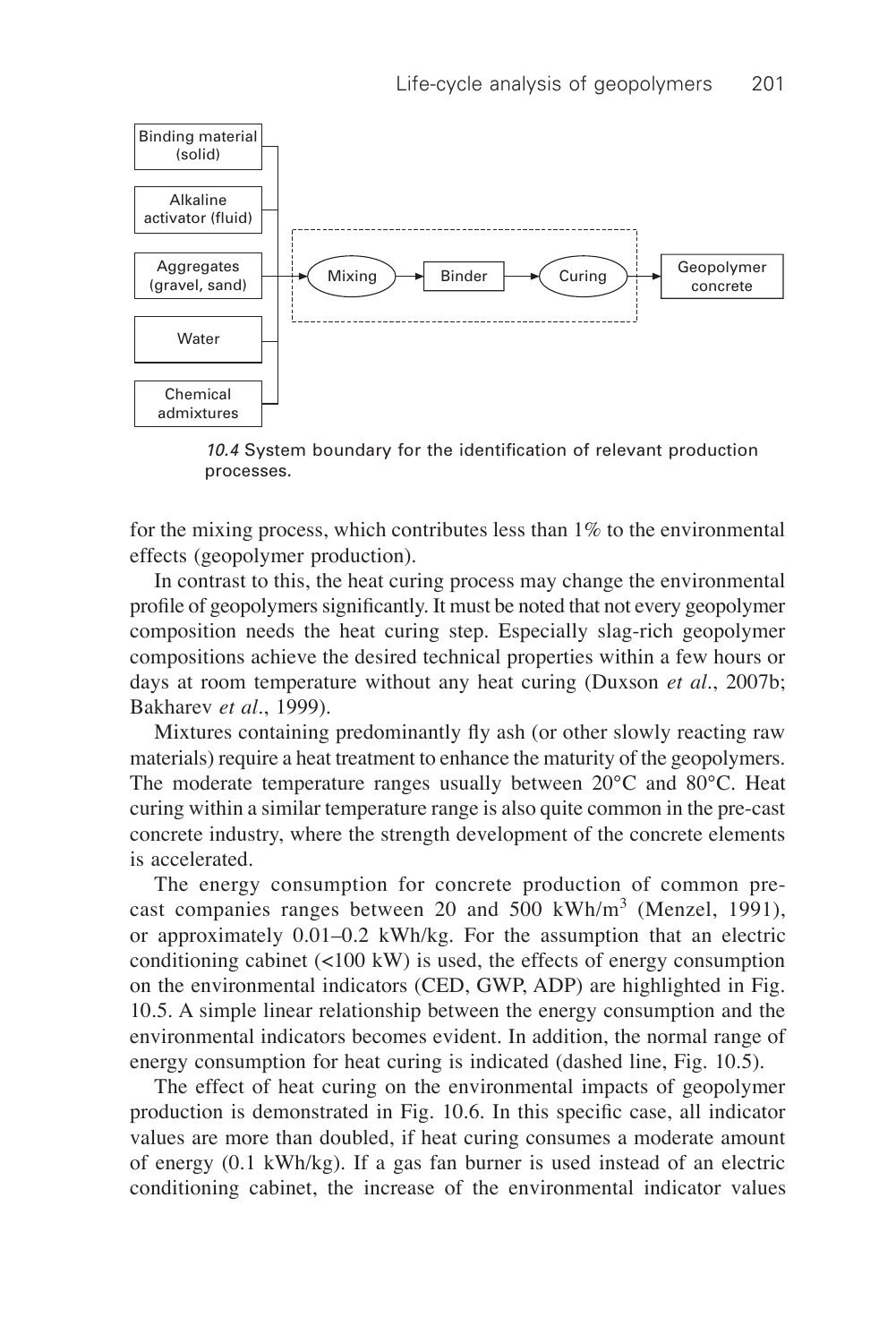

*10.5* Effects of heat curing (consumption of electric energy) on the environmental impact indicators.



*10.6* Effect of heat curing on the environmental impacts of geopolymer production.

would be less dramatic, but still significant. From a process perspective, the application of heat curing should therefore be reduced to a minimum. Another option to reduce the environmental impact may exist in the use of waste heat from other processes.

# **10.5 LCA comparison of geopolymers to other product systems**

The understanding of the interdependence of composition, processing, technical performance and ecological/economic effects is essential to develop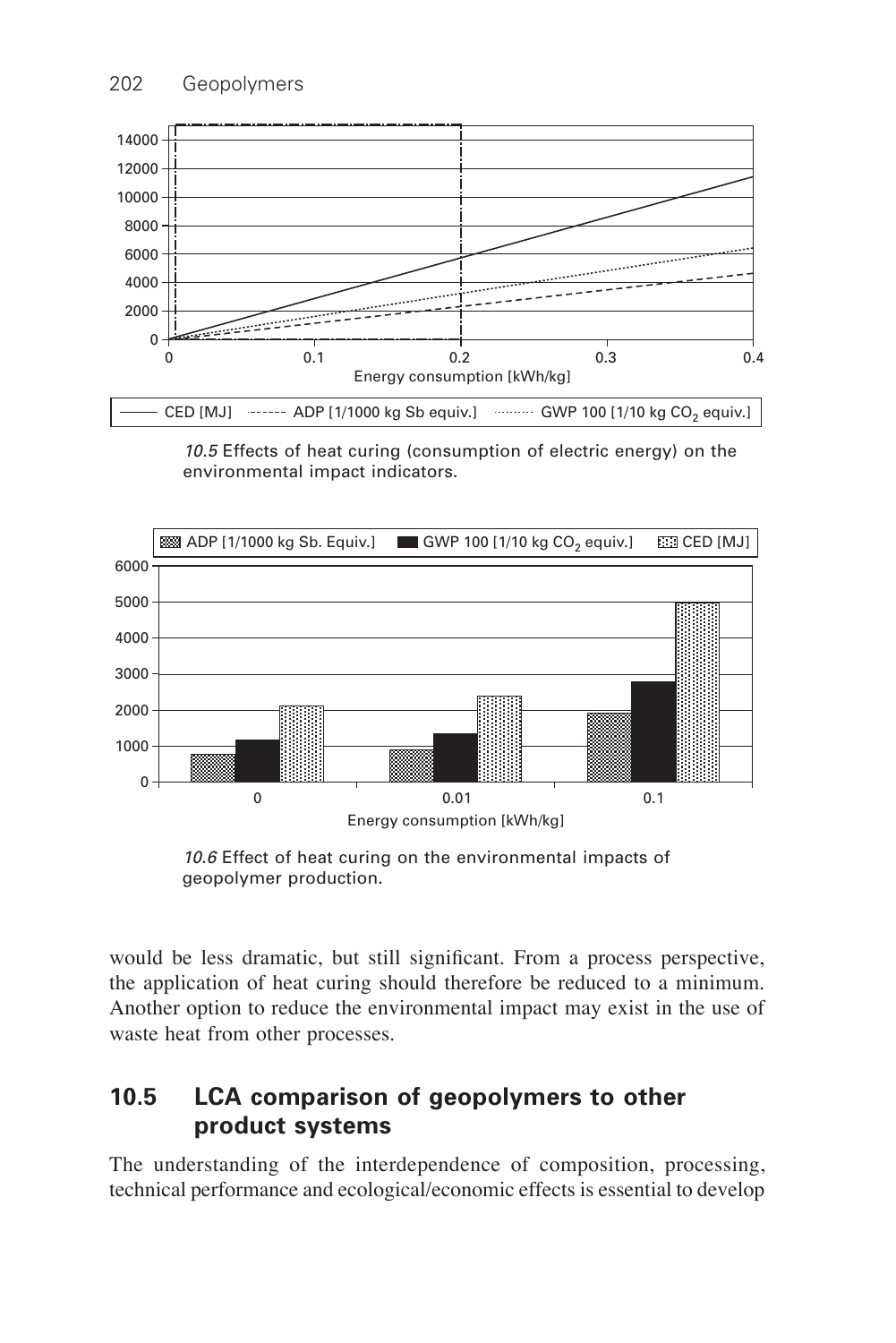competitive geopolymers for different application fields (Weil *et al*., 2006; Dombrowski *et al*., 2008). Research tends to focus on the improvement of one or two properties to produce so-called high-performance materials. In fact, the market needs a product of suitable technical performance (broad requirement profile, minimum properties are specified in guidelines and/ or standards) at moderate costs (competitive to existing technologies) that preferably have low environmental impacts. A comparative LCA, i.e. a comparison with existing traditional systems, already during the development phase of geopolymers is very helpful to identify optimisation potentials or issue warnings from an environmental perspective. As geopolymers have not yet reached product character in many application fields, the comparison with traditional systems is subject to some restrictions. Whereas long-term experience (e.g., durability) exists for traditional systems, information on geopolymers are often limited (Gruskovnjak *et al*., 2006).

Nevertheless, the utilisation period of materials (including maintenance) has a significant influence on the total environmental performance. To deal with this problem, comprehensible assumptions have to be applied or the results obtained have to be discussed in the light of the known restrictions.

Focusing on two quite different applications, an approach towards an adequate comparison will be presented.

#### 10.5.1 Geopolymer versus cement concrete

In industrialised countries, cement may be considered a cheap product suitable for concrete mass production. To compete with such an optimised system, cheap raw materials, such as blast furnace slag and coal fly ash, may be used for geopolymer production.

The use of secondary raw materials also reduces the environmental impact of the geopolymer system. Nevertheless, the question arises of whether the geopolymer system is competitive to a cement-based system from an environmental point of view. For comparison, a concrete complying with increased requirements is considered (functional unit): freeze-thaw-resistant concrete of exposition class XF2 and XF4 according to DIN EN 206-1/DIN 1045-2. The system boundaries are shown in Fig. 10.7.

After use, geopolymer concrete and cement concrete might be crushed and used for different applications in civil engineering. Thus there is no evidence of geopolymer concrete having major ecological advantages or drawbacks in comparison to cement concrete as far as the 'recycling/disposal' phase is concerned. Hence, both after-use phases may be considered comparable. This conclusion may only be drawn, however, if both the raw materials and the product meet the environmental threshold values existing (e.g., for heavy metals).

Comparability of the utilisation phase of both materials is ensured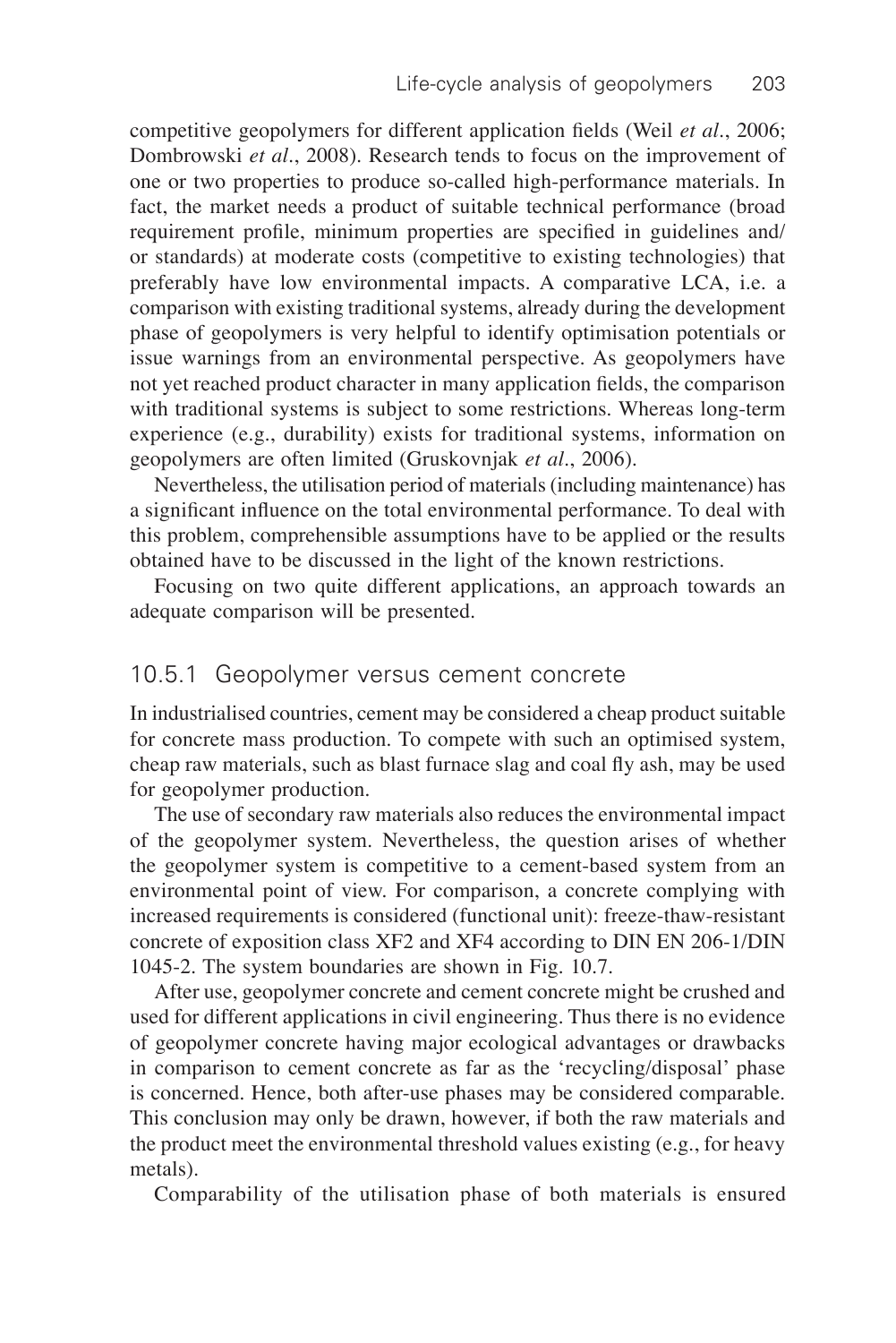by fulfilling minimum requirements of the functional unit (freeze-thawresistant concrete of exposition class XF2 and XF4). The necessary investigation basically covers strength development and freeze-thaw tests -CDF- (Dombrowski *et al*., 2008), according to which geopolymer concrete is comparable to cement concrete or even better (as far as major technical properties are concerned).

The life cycle phase that is comparable for both materials may be excluded in a comparative LCA. The investigation will therefore focus on the production phase and the related pre-chains of resource extraction (Fig. 10.7). Although the transport of raw materials contributes at least noticeably to the environmental profile, it is not included in the system boundaries, because the efforts needed to transport the raw materials needed are quite different worldwide. The impact of transportation processes should only be assessed in a specific regional context.

The compositions of the compared systems are shown in Table 10.2. All mixtures have an identical content of gravel/sand and the concretes are produced without any chemical admixtures (e.g., superplasticisers). The Portland cement concrete mixture contains  $340 \text{ kg}$  cement/m<sup>3</sup>, which is  $20$ kg above the minimum cement content for freeze-thaw-resistant concrete (XF2-XF4) according to DIN EN 206-1/DIN 1045-2. The already optimised geopolymer concrete (Dombrowski *et al*., 2008) with a slag/fly ash ratio of approximately 80:20 does not need any heat curing and hardens at room temperature (20°C).

 In the case where the utilisation phase and the recycling/disposal phase are considered to be equal, the results in Fig. 10.8 exhibit comparable environmental impacts in terms of ADP and CED of the geopolymer system



Life cycle cement concrete

Life cycle geopolymer concrete

*10.7* System boundaries for the comparison of geopolymer concrete and cement concrete production.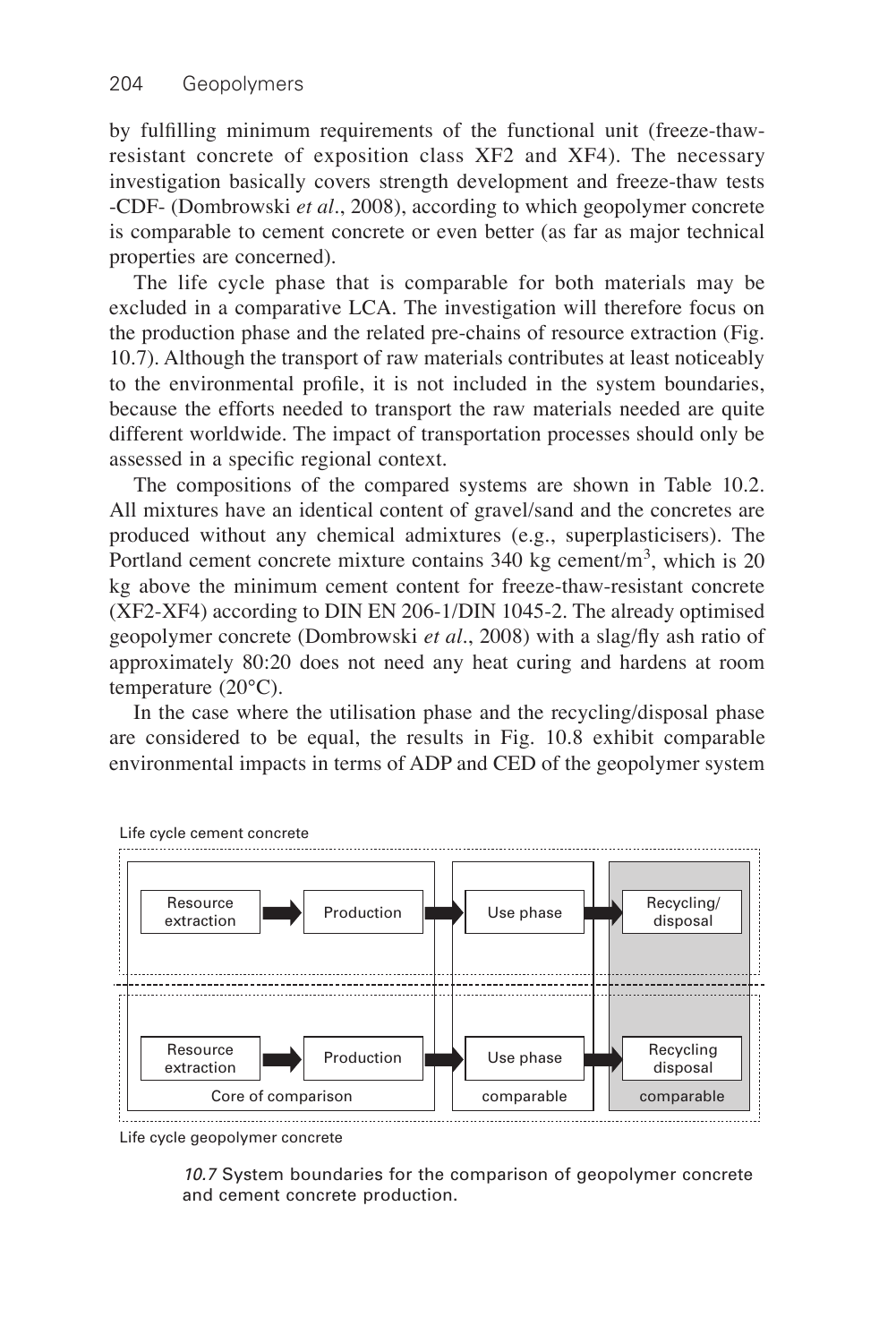| Material                            | Cement concrete | Geopolymer concrete |
|-------------------------------------|-----------------|---------------------|
| cement CEM I 32.5R                  | 340             |                     |
| slag                                |                 | 230                 |
| fly ash                             |                 | 57                  |
| reactive waste                      |                 | 83                  |
| silicate solution/Na silicate (37%) |                 | 33                  |
| NaOH (50%)                          |                 | 24                  |
| de-ionised water                    | 170             | 99                  |
| gravel/sand (0-16mm)                | 1878            | 1878                |
| kg/m <sup>3</sup>                   | 2388            | 2404                |

Table 10.2 Composition of geopolymer and cement concrete [kg/m<sup>3</sup>]



*10.8* LCA results of geopolymers and cement concrete.

for this specific application (freeze-thaw-resistant concrete). In contrast to this, the geopolymer concrete contributes much less to the global warming potential (GWP). In comparison to the Portland cement concrete, the GWP of geopolymer concrete is approximately 70% lower.

 Compared to cement concrete, two aspects have to be considered critical:

- ∑ the cement content used exceeded the prescriptive minimum cement content (DIN EN 206-1/DIN 1045-2) by 20 kg per  $m<sup>3</sup>$
- Portland cement (with the highest energy and resource requirements of all known cement types) is used instead of blended cements, such as CEM II or even CEM III, which may be also be applied for class XF2- XF4 according to DIN EN 206-1/DIN 1045-2.

In fact, both mentioned aspects would improve the environmental profile of cement concrete. The reduction of the cement content to the required minimum (320 kg) will reduce the indicator values by  $3-5\%$ , use of a slag-rich CEM II cement will reduce the indicator values by 11–16%. In such a best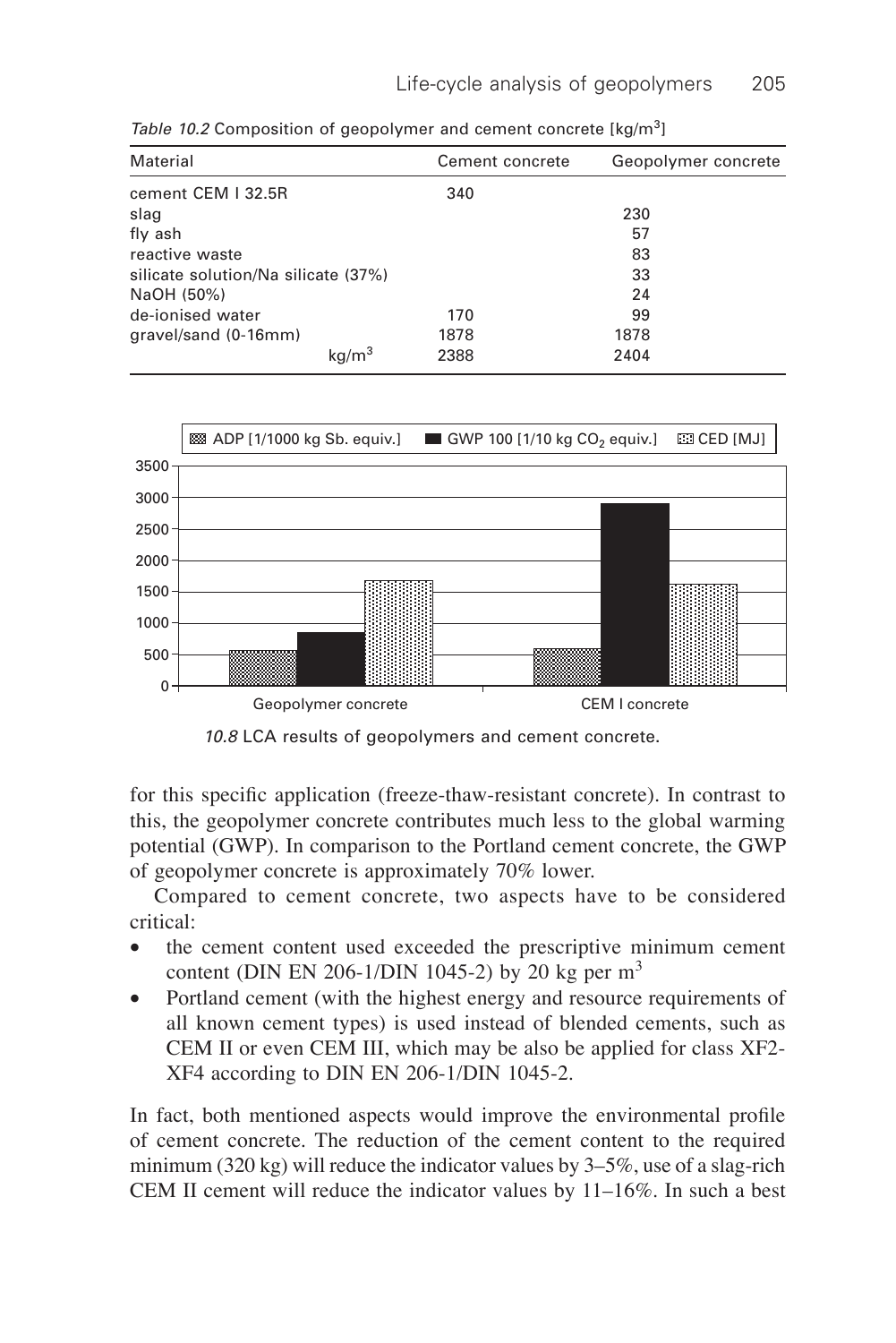case assumption for cement concrete and provided that such mixtures have the technical performance required, the cement concrete mixture will have noticeable advantages in terms of ADP and CED. But still, the geopolymer would have a considerably lower impact on the global warming potential (GWP indicator). To facilitate decision, the regional transport efforts have to be taken into account.

The utilisation phases of both systems are considered to be comparable, as the requirements according to DIN EN 206-1/DIN 1045-2 are fulfilled. Owing to its different carbonation performance, varying durability of reinforced cement and geopolymer concrete should be investigated from a technical point of view. By means of a durability model considering complex environmental conditions, the lifetime of each system could be assessed more detailed. Such lifetime predictions would be an important input for a more holistic LCA comparison of geopolymers and cement concrete.

# 10.5.2 Comparison of geopolymer coating with HDPE liner systems in sewage sludge pipes

Geopolymers may exhibit remarkable technical performance, such as a high strength, high heat resistance, and high acid resistance. The latter property is used to design an acid-resistant coating for sewage sludge pipes. Unprotected concrete pipes are usually used for domestic wastewater transport. If increased resistance against acid is requested and/or a longer life cycle is desired, concrete pipes are often lined with high-density polyethylene (HDPE). Sewage sludge pipes with an HDPE lining are well protected against chemical and mechanical corrosion (Guermazi *et al*., 2008).

In principle, geopolymer coatings are also qualified to protect a concrete surface against chemical attack (Bakharev, 2005; Bakharev *et al*., 2003) and mechanical abrasion.

The system boundaries for a comparative investigation of both protection systems are shown in Fig. 10.9. The concrete pipe (the protected item) may be assumed to be identical and will not be considered within the system boundaries. The shaped HDPE 'pipe' is applied to the inner part of the tube directly after stripping the moulds of the concrete pipe without using additional adhesive components. In contrast to the HDPE lining, the geopolymer coating must be applied by a spray technique. There is no evidence of either application technique causing a considerable environmental impact.

Owing to the use of different materials in both systems (Fig. 10.9), the utilisation phase and the recycling/disposal phase might be different as well. In this case, the utilisation phase (including maintenance) probably contributes decisively to the environmental profile. The recycling/disposal phase is estimated to be of small importance. Since data on the application, use, and recycling/disposal phases are lacking, in a simplification the investigation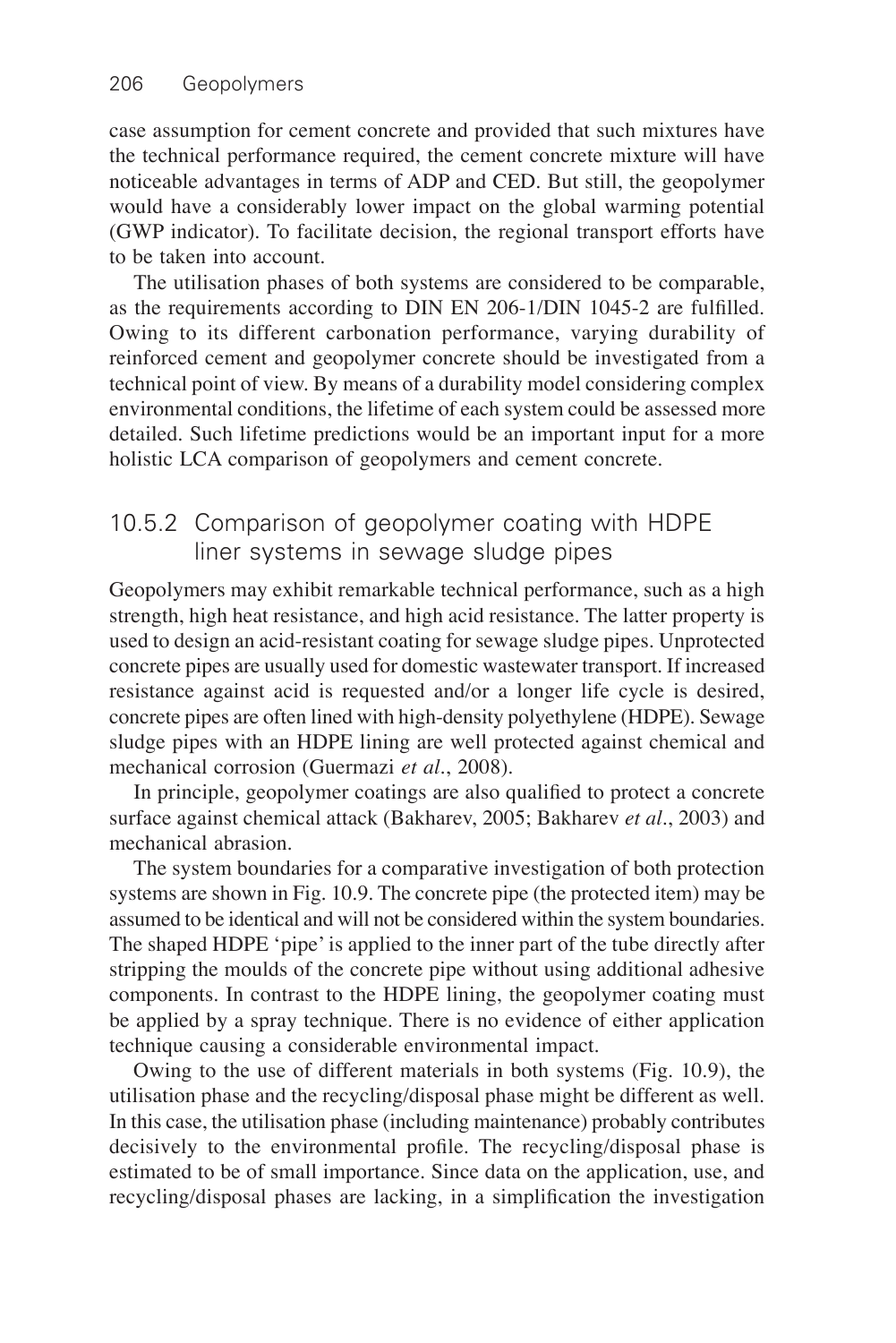

Life cycle geopolymer coating

*10.9* System boundaries for the comparison of geopolymers coating and HDPE lining.

focuses solely on the production phase. But it must be kept in mind that the significance of the results gained is limited, especially due to the exclusion of the utilisation phase.

The functional unit of the comparative assessment is a  $100 \text{ m}^2$  protective layer:

- HDPE lining of 5 mm thickness (density  $0.97 \text{ kg/dm}^3$ )
- geopolymer coating of 10 mm thickness (density 2.23 kg/dm<sup>3</sup>).

A suitable geopolymer mixture with very promising technical properties for this application has been designed by Anja Buchwald. The mixture contains:

14.3% soft coal fly ash (lorry transport distance 300 km) 6.1% metakaolin (lorry transport distance 300 km, ship transport distance 6000 km) 11.8% silicate solution (lorry transport distance 300 km) 2.2% NaOH solution (lorry transport distance 300 km) 3.9% water (no transport)

61.7% sand/fine sand (lorry transport distance 10 km).

To compare the HDPE lining (which includes already the transport of the raw materials) and the geopolymer coating system in a consistent way, a transportation scenario for the geopolymer-based system (focused on central Europe) is considered in addition (Fig. 10.10). The assumed transport distances for the raw materials are given above and are rather high (worst case assumption).

The geopolymer coating reaches much lower values for all environmental impact indicators considered. This is true for the geopolymer coating with and without consideration of raw material transportation.

The GWP of the HDPE system is higher by a factor of 2.3, the CED by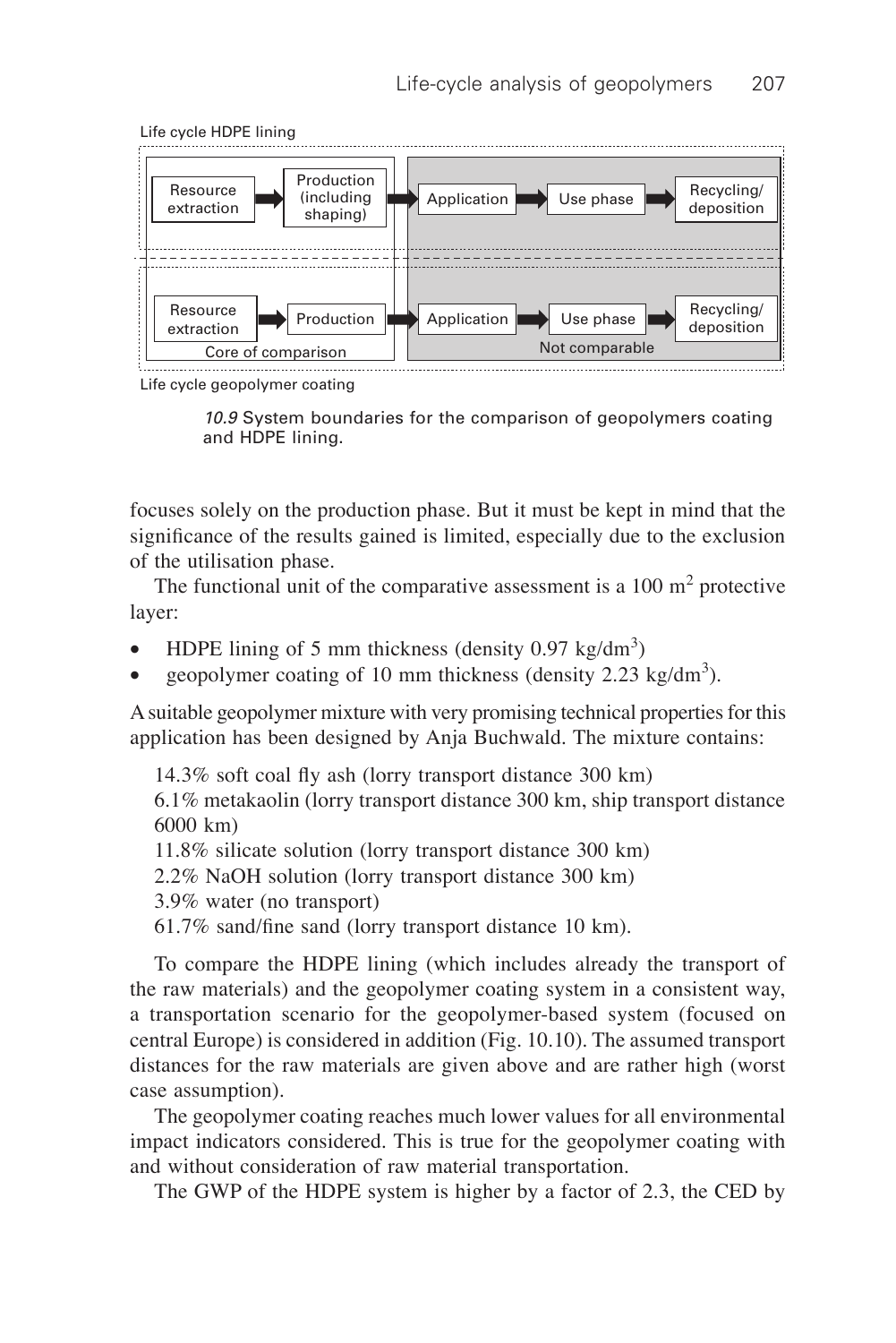

transport) and HDPE lining.

a factor of 5.9. As mentioned above, the use phase presumably contributes decisively to the environmental profile. Hence, the results presented do not favour one option, unless comparable information exists with respect to the durability of both systems.

 However, the discussion may also be reversed. Although the geopolymer coating reaches only half of the lifetime of the HDPE lining and hence needs in-situ maintenance (recoating with geopolymer), it might have environmental advantages. The geopolymer coating might also be an attractive compromise between an uncoated concrete pipe and an expensive HDPE-protected concrete pipe for a moderately aggressive environment.

# **10.6 Geopolymers and the utilisation of secondary resources**

A geopolymer composition can be optimised in terms of environmental impacts (and costs) by replacing primary raw materials with secondary resources. This kind of optimisation is recommended by the LCA results, but in practice is associated with several problems when good technical performance is desired. Secondary raw materials tend to have a greater variety of chemical compositions compared to primary raw materials. Consequently, technical performance of geopolymers also varies considerably, which is quite problematic for an industrial application. Some secondary raw materials also contain heavy metals, hence the use of such materials for industrial production might be restricted by environmental threshold values.

Another problem is the availability of secondary resources, especially these with a desirable low variation in chemical composition and a low content of heavy metals or impurities. Even if the availability varies a lot worldwide,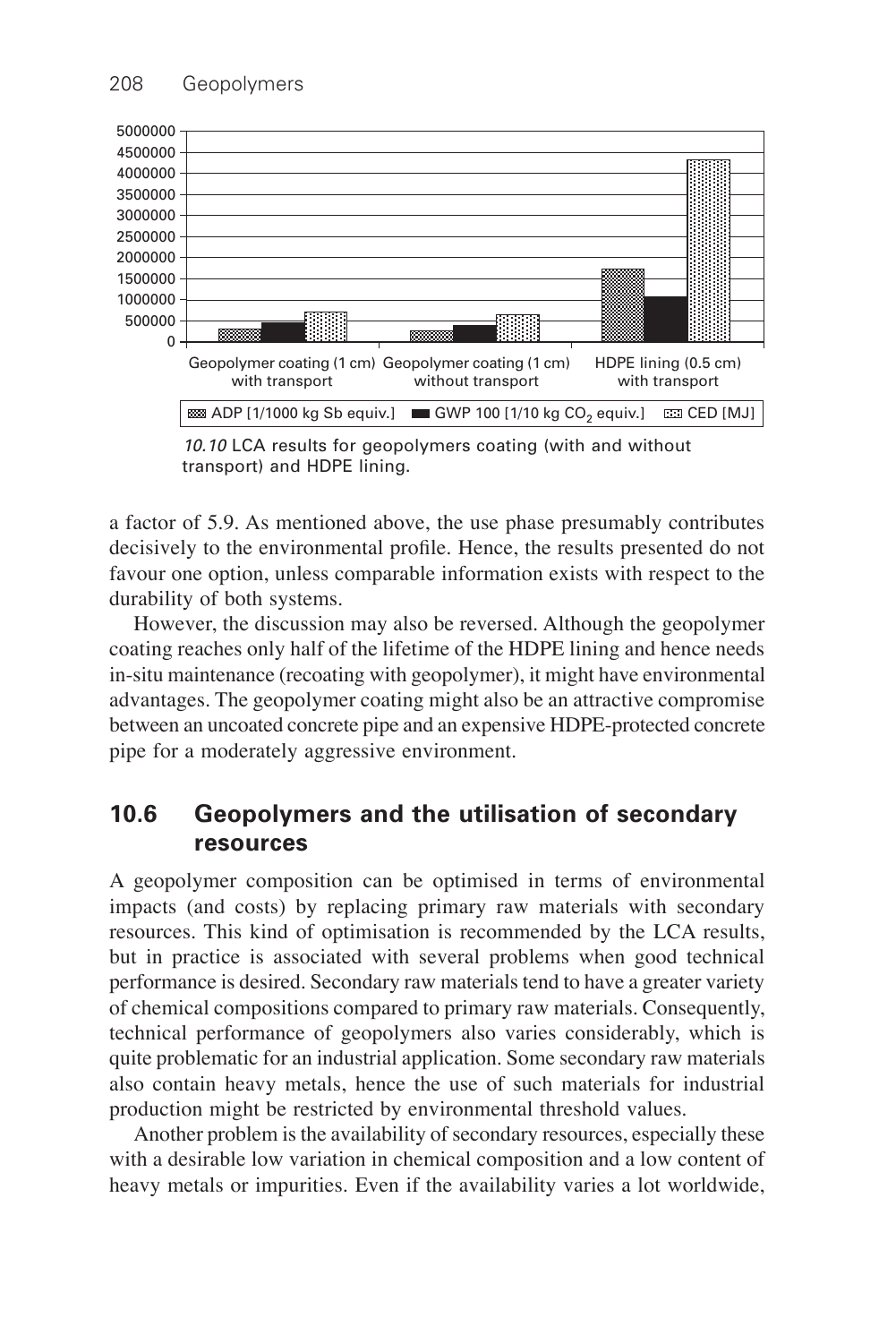the problem remains the same, as other traditional or new systems compete for these secondary resources. For instance, blast furnace slag is already used in traditional cement-based systems in Germany. Competition with a traditional utilisation of the same secondary resource does not facilitate market introduction of a new technology. Thus, the development of geopolymer mixtures for different applications should preferentially favour secondary resources which are not already used as raw materials to a large extent in other industrial sectors.

## **10.7 Conclusions**

The environmental impact of products should be reduced to a minimum. To develop more environmentally friendly materials, the material designer needs some knowledge about the environmental drivers of new material systems, but also knowledge of the environmental impacts of competitive traditional material systems. Geopolymers can be produced from different raw materials at variable process conditions to achieve different properties which make them suitable for a variety of applications. Hence, the issue of environmental implications of geopolymers is a rather complex one.

This investigation reveals that a careful raw material selection should focus on both the solid and fluid components. To improve the environmental profile of geopolymers, the replacement of silicate solution and  $N_a$ -OH solution shows great potential. Furthermore, the application of heat curing for geopolymer production should be reduced to a minimum level, or waste heat from other processes should be utilised in order to reduce the accompanied environmental burdens.

A comparative assessment shows clearly the competitiveness of geopolymer systems with cement based systems from an environmental point of view. It will depend on the exact composition (in both systems), for a specific application field, to favour one option (assumed that the technical performance is comparable). The comparison of geopolymer pipe coating with an HDPE lining demonstrates a quite different picture. In this specific case the geopolymer system exhibits considerable environmental advantages as far as the production phase is considered. In general there is a great need to understand the durability and lifetime performance of geopolymer systems in comparison with traditional systems. Only with this important information can a final conclusion on the environmental impacts of geopolymer products be drawn.

## **10.8 Acknowledgement**

This research work was made possible by the financial support provided by the foundation Volkswagen Stiftung.